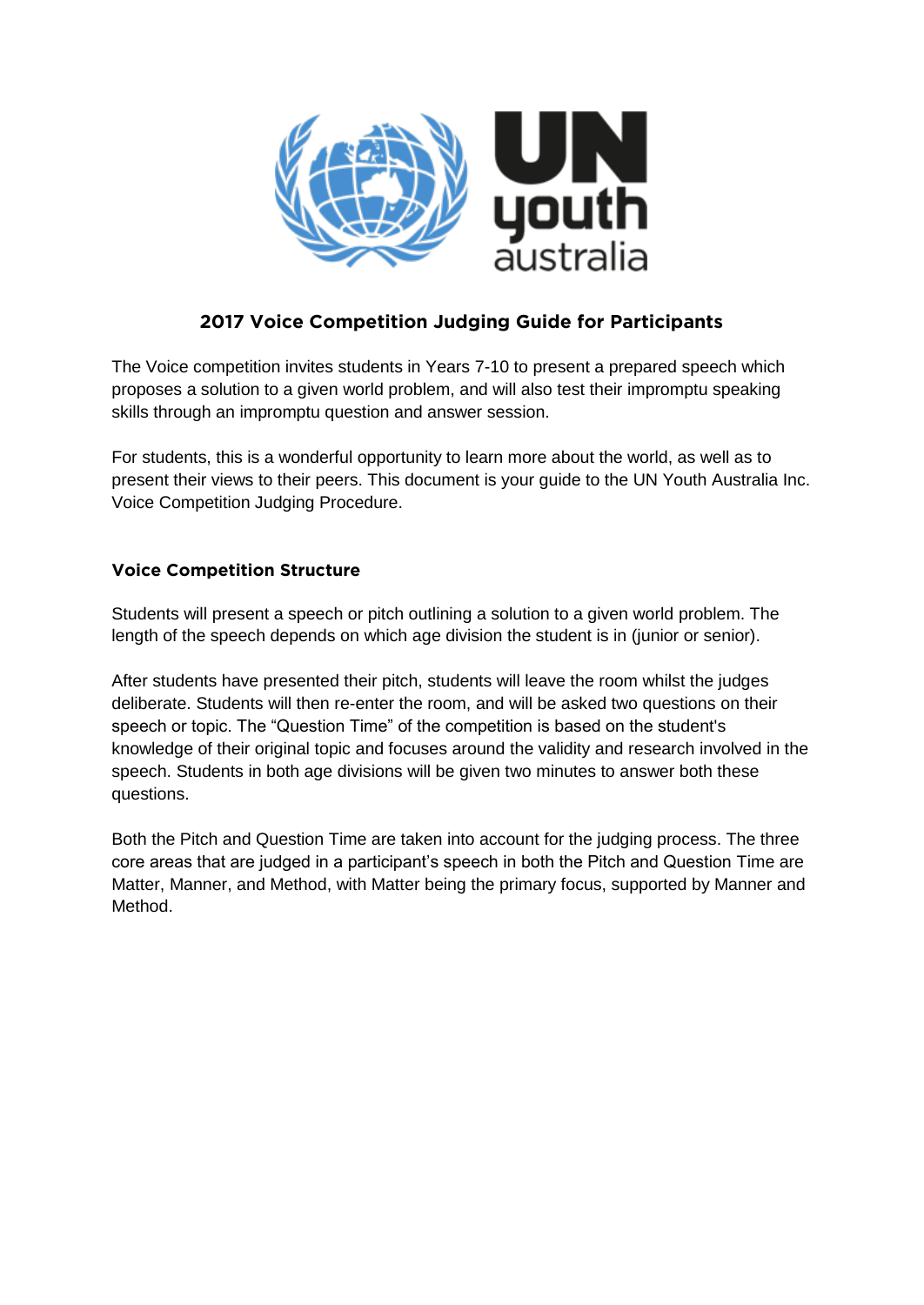## **A guide to what the Voice Judges will be looking for:**

| <i>i.</i> Matter<br><b>Most Important</b>                        | ii. Manner<br><b>Supporting</b>      | iii. Method<br><b>Supporting</b> |
|------------------------------------------------------------------|--------------------------------------|----------------------------------|
| Analysis and knowledge of<br>current situation                   | Clarity, speed, and tone of<br>voice | Unobtrusive structure            |
| Sophistication of research<br>into solution                      | Use of gesture and<br>expression     | Logical organisation of ideas    |
| Identification of obstacles to<br>resolution of the issue        | Appropriate use of notes             | Coherent flow of ideas           |
| Reasonable feasibility of<br>proposal                            | Persuasive techniques<br>employed    | Persuasive structure             |
| Originality of proposal                                          |                                      | Use of plain English             |
| Reasonably predictable<br>effectiveness of proposed<br>solution. |                                      |                                  |
| Equitability of the proposal                                     |                                      |                                  |

#### **Question Time**

Participants are to answer TWO (2) questions posed by the judging panel in regard to their solutions. Their responses will be assessed in regard to the above criteria.

Judges may ask any and all questions pertaining to the substance of the proposal as outlined in the sub-sections of the Matter judging criteria. Questions will only be directed towards the proposed solution, but may include aspects the participant has not touched upon.

Participants may ask for clarification regarding a question, or ask for a question to be reworded. They may not, however, enquire as to the validity, completeness, or relevance of their question.

Participants' must be directly relevant to the question asked.